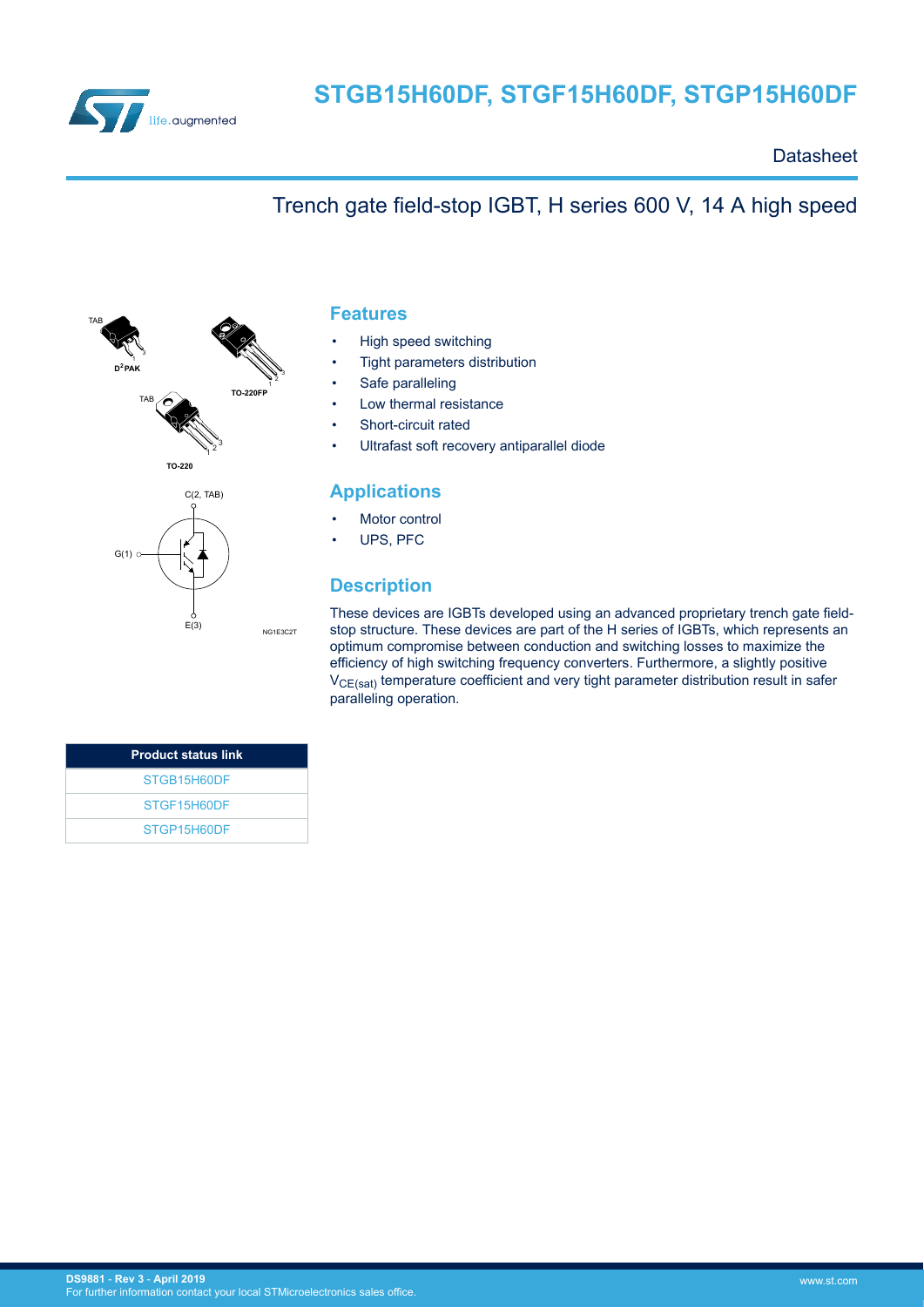<span id="page-1-0"></span>

# **1 Electrical ratings**

|                        |                                                                                                              | <b>Value</b>               |                 |              |
|------------------------|--------------------------------------------------------------------------------------------------------------|----------------------------|-----------------|--------------|
| <b>Symbol</b>          | <b>Parameter</b>                                                                                             | D <sup>2</sup> PAK, TO-220 | <b>TO-220FP</b> | <b>Unit</b>  |
| <b>V<sub>CES</sub></b> | Collector-emitter voltage ( $V_{GE}$ = 0 V)                                                                  | 600                        |                 | $\vee$       |
|                        | Continuous collector current at $T_C = 25 °C$                                                                | 30                         | $30^{(1)}$      | A            |
| $I_{\rm C}$            | Continuous collector current at $T_C = 100 °C$                                                               | 15                         | $15^{(1)}$      |              |
| $I_{CP}$ (2)           | Pulsed collector current                                                                                     | 60                         | 60              | $\mathsf{A}$ |
| $V_{GE}$               | Gate-emitter voltage                                                                                         | ±20                        |                 | $\vee$       |
|                        | Continuous forward current $T_C = 25$ °C                                                                     | 30                         | $30^{(1)}$      |              |
| ΙF                     | Continuous forward current at $T_C = 100 °C$                                                                 | 15                         | $15^{(1)}$      | A            |
| $I_{FP}$ (2)           | Pulsed forward current                                                                                       | 60                         | 60              | A            |
| V <sub>ISO</sub>       | Insulation withstand voltage (RMS) from all three leads to<br>external heat sink<br>$(t = 1 s; T_c = 25 °C)$ |                            | 2500            | $\vee$       |
| P <sub>TOT</sub>       | Total power dissipation at $T_C = 25 °C$                                                                     | 115                        | 30              | W            |
| T <sub>STG</sub>       | $-55$ to 150<br>Storage temperature range                                                                    |                            |                 | $^{\circ}C$  |
| T,                     | Operating junction temperature range                                                                         | $-55$ to 175               |                 |              |

#### **Table 1. Absolute maximum ratings**

*1. Limited by maximum junction temperature.*

*2. Pulse width limited by maximum junction temperature.*

### **Table 2. Thermal data**

| <b>Symbol</b> | <b>Parameter</b>                       | <b>Value</b>               | <b>Unit</b>     |      |
|---------------|----------------------------------------|----------------------------|-----------------|------|
|               |                                        | D <sup>2</sup> PAK, TO-220 | <b>TO-220FP</b> |      |
| $R_{th,JC}$   | Thermal resistance junction-case IGBT  | 1.3                        | 5               | °C/W |
| $R_{th,IC}$   | Thermal resistance junction-case diode | 2.78                       | 6.25            | °C/W |
| $R_{th,JA}$   | Thermal resistance junction-ambient    | 62.5                       | 62.5            | °C/W |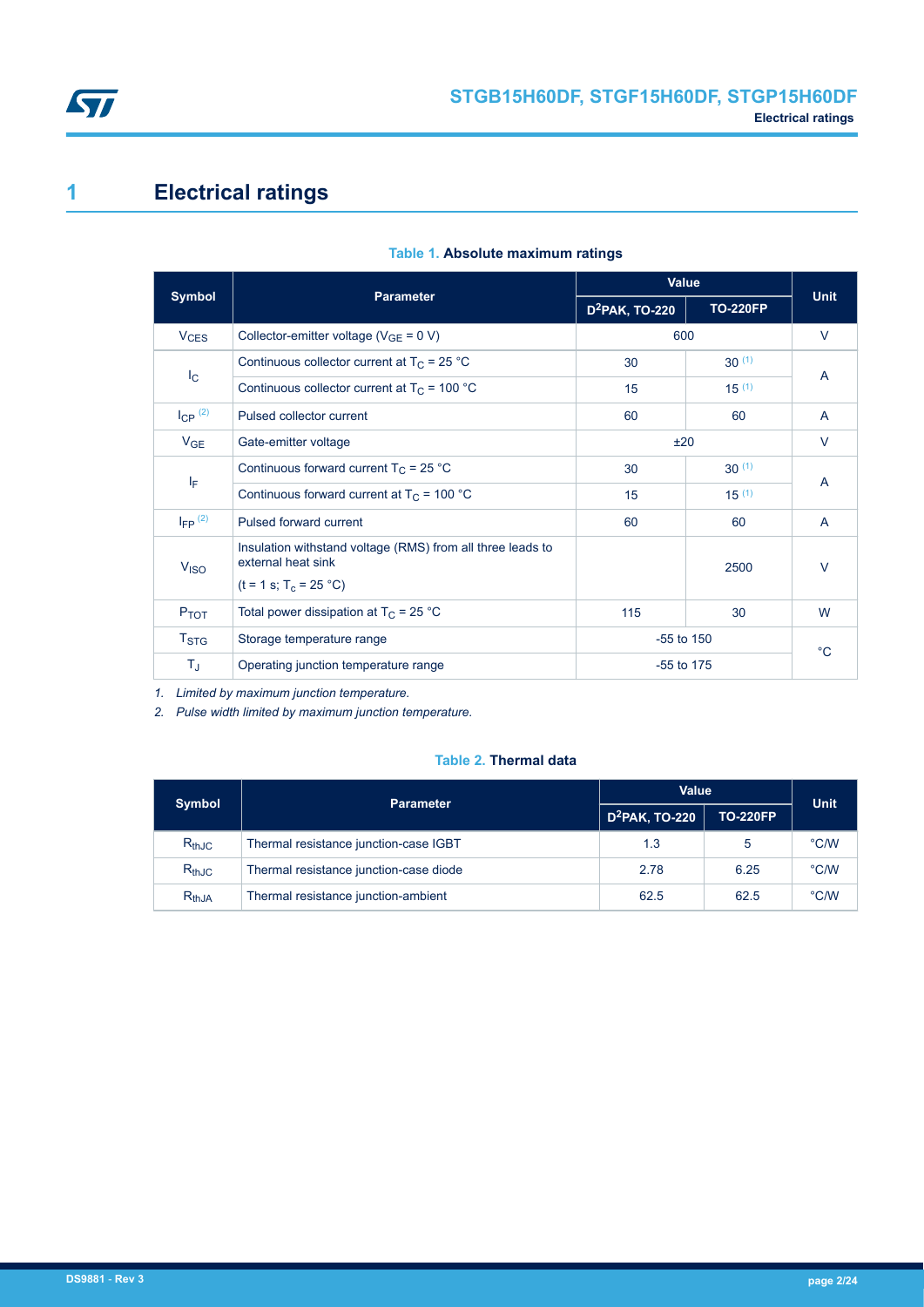<span id="page-2-0"></span>

## **2 Electrical characteristics**

 $T_C$  = 25 °C unless otherwise specified.

| <b>Symbol</b> | <b>Parameter</b>                        | <b>Test conditions</b>                                         | Min. | Typ. | Max. | <b>Unit</b> |
|---------------|-----------------------------------------|----------------------------------------------------------------|------|------|------|-------------|
| $V_{(BR)CES}$ | Collector-emitter breakdown<br>voltage  | $V_{GE} = 0 V, I_C = 2 mA$                                     | 600  |      |      | $\vee$      |
|               |                                         | $V_{GE}$ = 15 V, I <sub>C</sub> = 15 A                         |      | 1.6  | 2.0  |             |
| $V_{CE(sat)}$ | Collector-emitter saturation<br>voltage | $V_{GF}$ = 15 V, I <sub>C</sub> = 15 A<br>$T_{\rm J}$ = 125 °C |      | 1.7  |      | $\vee$      |
|               |                                         | $V_{GE}$ = 15 V, $I_C$ = 15 A<br>$T_{\rm J}$ = 175 °C          |      | 1.8  |      |             |
| $V_{GE(th)}$  | Gate threshold voltage                  | $V_{CF} = V_{GF}$ , $I_C = 1$ mA                               | 5.0  | 6.0  | 7.0  | $\vee$      |
| $I_{CES}$     | Collector cut-off current               | $V_{CF}$ = 600 V<br>$V_{GE} = 0 V$                             |      |      | 25   | μA          |
| <b>I</b> GES  | Gate-emitter leakage current            | $V_{GE}$ = ±20 V<br>$V_{CE} = 0 V$                             |      |      | ±250 | nA          |

#### **Table 3. Static**

#### **Table 4. Dynamic**

| Symbol           | <b>Parameter</b>             | <b>Test conditions</b>                        |  | Typ. | Max.                     | <b>Unit</b> |    |                          |    |
|------------------|------------------------------|-----------------------------------------------|--|------|--------------------------|-------------|----|--------------------------|----|
| $C_{\text{ies}}$ | Input capacitance            | $V_{CF}$ = 25 V, f = 1 MHz,<br>$V_{GF} = 0 V$ |  | 1952 |                          |             |    |                          |    |
| C <sub>oes</sub> | Output capacitance           |                                               |  |      | $\overline{\phantom{0}}$ |             | 78 | $\overline{\phantom{0}}$ | pF |
| C <sub>res</sub> | Reverse transfer capacitance |                                               |  | 45   |                          |             |    |                          |    |
| $Q_g$            | Total gate charge            | $V_{\rm CC}$ = 480 V, I <sub>C</sub> = 15 A,  |  | 81   |                          |             |    |                          |    |
| $Q_{ge}$         | Gate-emitter charge          | $V_{GF}$ = 0 to 15 V (see Figure 33. Gate     |  | 8    | $\overline{\phantom{0}}$ | nC          |    |                          |    |
| $Q_{gc}$         | Gate-collector charge        | charge test circuit)                          |  | 42   |                          |             |    |                          |    |

#### **Table 5. Switching characteristics (inductive load)**

| Symbol      | <b>Parameter</b>      | <b>Test conditions</b>                                                                                                  | Min. | Typ. | Max.                     | <b>Unit</b> |
|-------------|-----------------------|-------------------------------------------------------------------------------------------------------------------------|------|------|--------------------------|-------------|
| $t_{d(on)}$ | Turn-on delay time    | $V_{CF}$ = 400 V, I <sub>C</sub> = 15 A,                                                                                |      | 24.5 |                          |             |
| t,          | Current rise time     | $R_G$ = 10 $\Omega$ , $V_{GF}$ = 15 V (see                                                                              |      | 8.2  |                          | ns          |
| (di/dt)on   | Turn-on current slope | Figure 32. Test circuit for inductive load<br>switching and Figure 34. Switching<br>waveform)                           |      | 1470 |                          | $A/\mu s$   |
| $t_{d(on)}$ | Turn-on delay time    | $V_{\text{CE}}$ = 400 V, I <sub>C</sub> = 15 A,                                                                         |      | 25   | $\overline{\phantom{0}}$ |             |
| $t_{\sf r}$ | Current rise time     | $R_G = 10 \Omega$ , $V_{GF} = 15 V$                                                                                     |      | 9    |                          | ns          |
| (di/dt)on   | Turn-on current slope | $T_{\rm J}$ = 175 °C (see Figure 32. Test circuit<br>for inductive load switching and<br>Figure 34. Switching waveform) |      | 1370 |                          | $A/\mu s$   |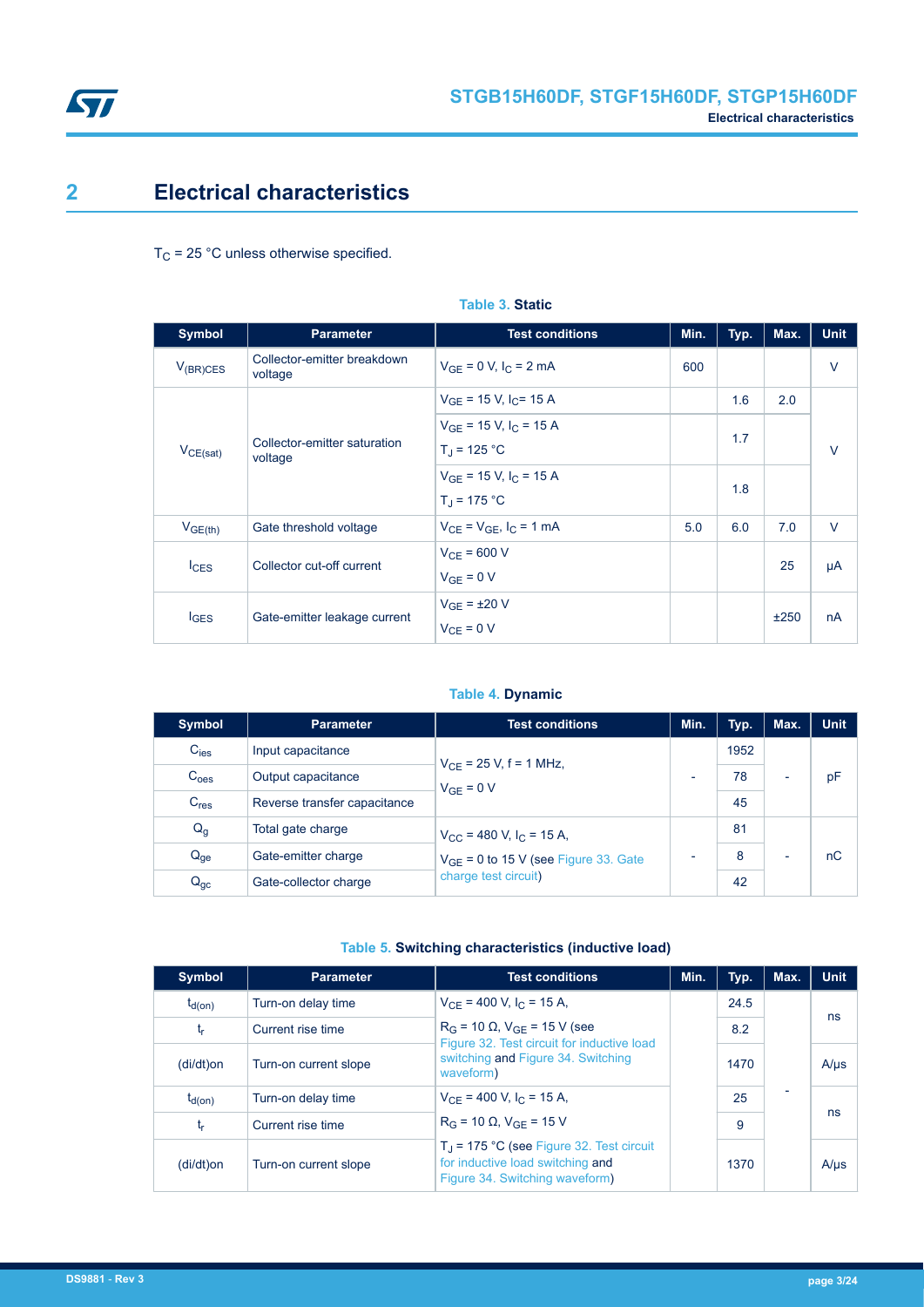| <b>Symbol</b>  | <b>Parameter</b>             | <b>Test conditions</b>                                                                                                  | Min. | Typ. | Max.                     | <b>Unit</b> |
|----------------|------------------------------|-------------------------------------------------------------------------------------------------------------------------|------|------|--------------------------|-------------|
| $t_{r(Voff)}$  | Off voltage rise time        | $V_{CF}$ = 400 V, I <sub>C</sub> = 15 A,                                                                                |      | 18   |                          |             |
| $t_{d(off)}$   | Turn-off delay time          | $R_G$ = 10 $\Omega$ , $V_{GF}$ = 15 V (see                                                                              |      | 118  |                          |             |
| t <sub>f</sub> | Current fall time            | Figure 32. Test circuit for inductive load<br>switching and Figure 34. Switching<br>waveform)                           |      | 69   |                          |             |
| $t_{r(Voff)}$  | Off voltage rise time        | $V_{CF}$ = 400 V, I <sub>C</sub> = 15 A,                                                                                |      | 27   |                          | ns          |
| $t_{d(Off)}$   | Turn-off delay time          | $R_G = 10 \Omega$ , $V_{GF} = 15 V$                                                                                     |      | 124  |                          |             |
| tf             | Current fall time            | $T_{\rm J}$ = 175 °C (see Figure 32. Test circuit<br>for inductive load switching and<br>Figure 34. Switching waveform) |      | 101  |                          |             |
| $t_{\rm sc}$   | Short-circuit withstand time | $V_{CC} \leq 360$ V, $V_{GF} = 15$ V,<br>$R_G = 10 \Omega$                                                              | 3    | 5    | $\overline{\phantom{0}}$ | μs          |

#### **Table 6. Switching energy (inductive load)**

| Symbol                 | <b>Parameter</b>          | <b>Test conditions</b>                                                                | Min.                     | Typ. | Max. | <b>Unit</b> |
|------------------------|---------------------------|---------------------------------------------------------------------------------------|--------------------------|------|------|-------------|
| $E_{on}$ $(1)$         | Turn-on switching energy  | $V_{CF}$ = 400 V, I <sub>C</sub> = 15 A,                                              |                          | 136  |      |             |
| $E_{\text{off}}^{(2)}$ | Turn-off switching energy | $R_G$ = 10 $\Omega$ , $V_{GE}$ = 15 V                                                 |                          | 207  |      |             |
| $E_{\text{ts}}$        | Total switching energy    | (see Figure 32. Test circuit for inductive<br>load switching)                         |                          | 343  |      |             |
| $E_{on}^{(1)}$         | Turn-on switching energy  | $V_{CF}$ = 400 V, I <sub>C</sub> = 15 A,                                              | $\overline{\phantom{a}}$ | 224  | -    | μJ          |
| $E_{\text{off}}^{(2)}$ | Turn-off switching energy | $R_G$ = 10 $\Omega$ , $V_{GF}$ = 15 V                                                 |                          | 329  |      |             |
| $E_{\text{ts}}$        | Total switching energy    | $T_{\rm d}$ = 175 °C<br>(see Figure 32. Test circuit for inductive<br>load switching) |                          | 553  |      |             |

*1. Including the reverse recovery of the diode.*

*2. Including the tail of the collector current.*

#### **Table 7. Collector-emitter diode**

| <b>Symbol</b>          | <b>Parameter</b>         | <b>Test conditions</b>                                                  | Min.                     | Typ. | Max.          | <b>Unit</b> |
|------------------------|--------------------------|-------------------------------------------------------------------------|--------------------------|------|---------------|-------------|
| $V_F$                  |                          | $I_F = 15 A$                                                            |                          | 1.8  | $2.2^{\circ}$ | $\vee$      |
|                        | Forward on-voltage       | $I_F = 15 A$ , T <sub>J</sub> = 175 °C                                  |                          | 1.3  |               |             |
| $t_{rr}$               | Reverse recovery time    | $Vr = 60$ V; $I_F = 15$ A;                                              |                          | 103  |               | ns          |
| $Q_{rr}$               | Reverse recovery charge  | $di_F/dt = 100$ A / $\mu s$                                             |                          | 128  |               | nC          |
| <b>I</b> <sub>rm</sub> | Reverse recovery current | (see Figure 35. Diode reverse recovery<br>waveform)                     |                          | 2.5  |               | A           |
| $t_{rr}$               | Reverse recovery time    | $V_r = 60$ V; $I_F = 15$ A;                                             | $\overline{\phantom{0}}$ | 182  |               | ns          |
| $Q_{rr}$               | Reverse recovery charge  | $di_F/dt = 100$ A / $\mu s$                                             |                          | 437  |               | nC          |
| <b>I</b> <sub>rm</sub> | Reverse recovery current | $T_{d}$ = 175 °C<br>(see Figure 35. Diode reverse recovery<br>waveform) |                          | 4.8  |               | A           |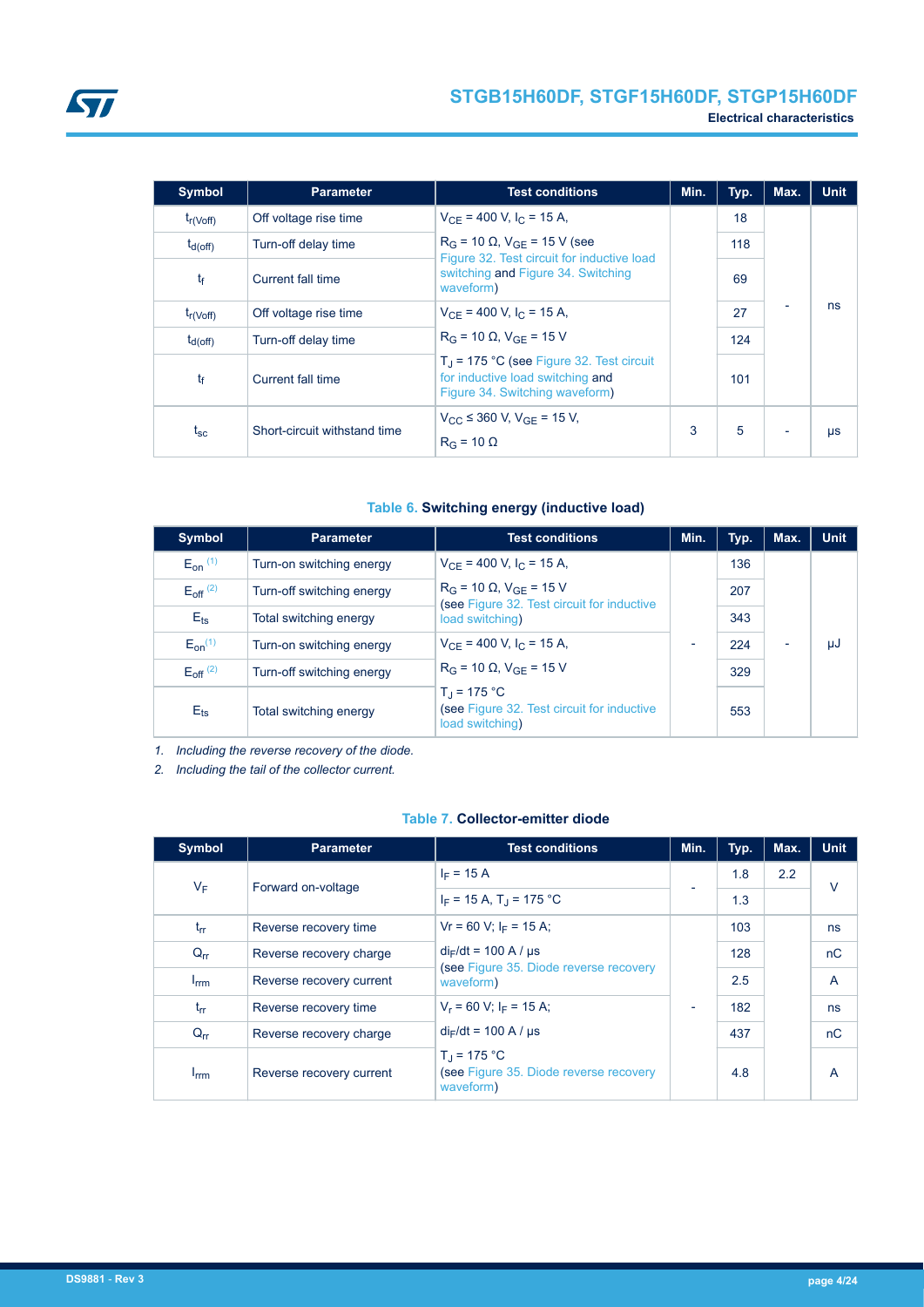<span id="page-4-0"></span>

### **2.1 Electrical characteristics (curves)**















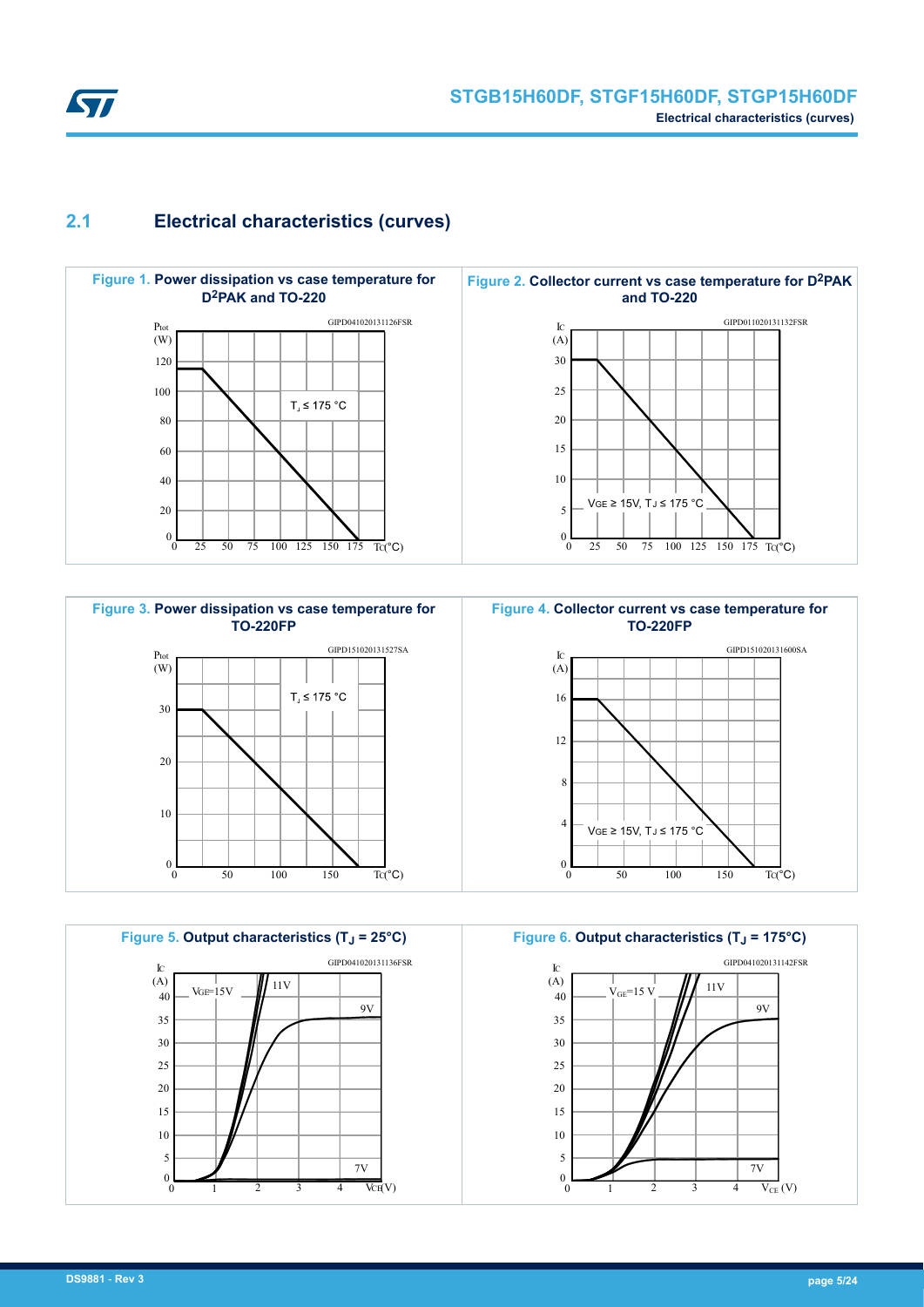











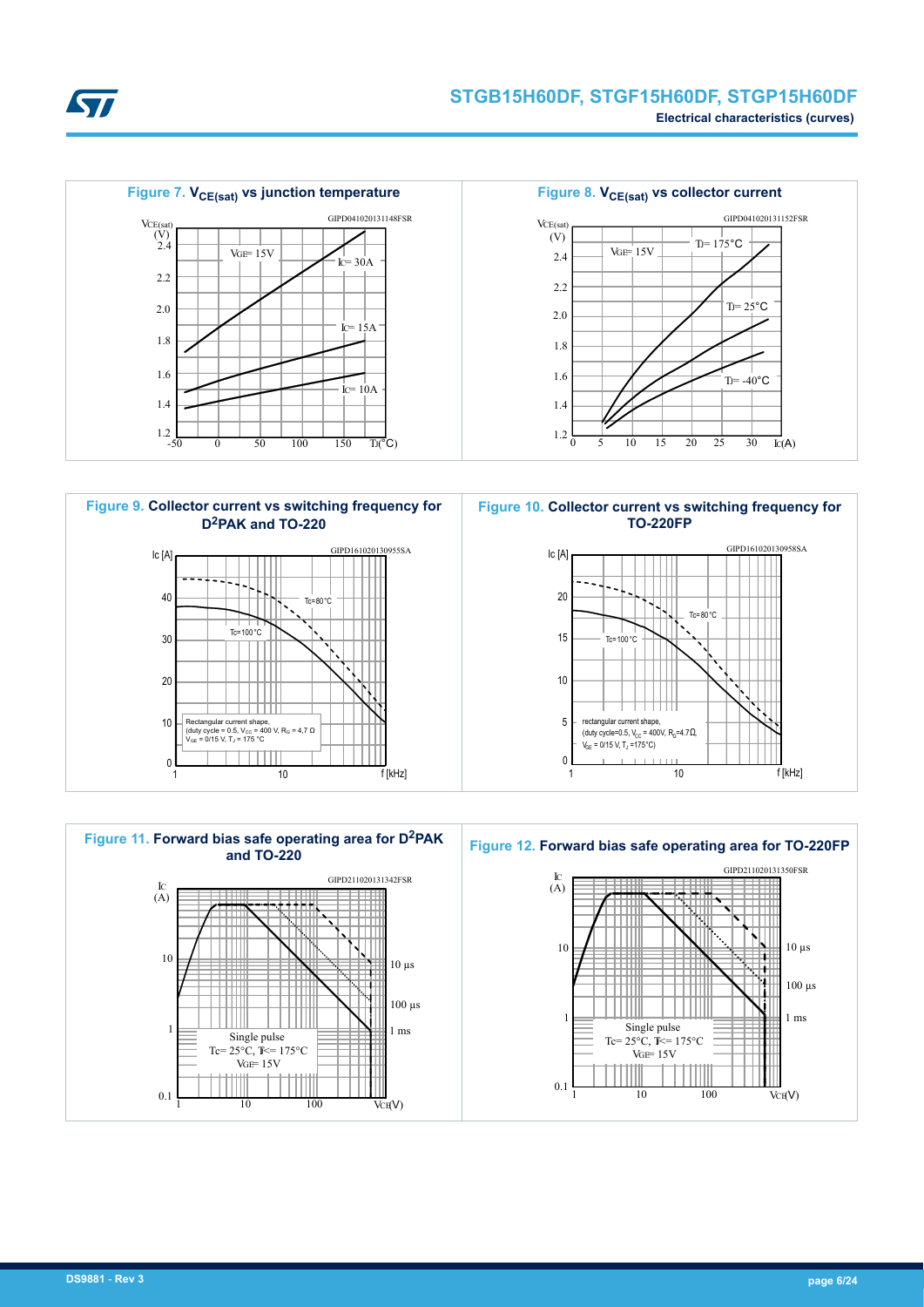

Figure 14. Diode V<sub>F</sub> vs forward current

 $T = -40$ °C GIPD041020131406FSR





VF (V)

2.5





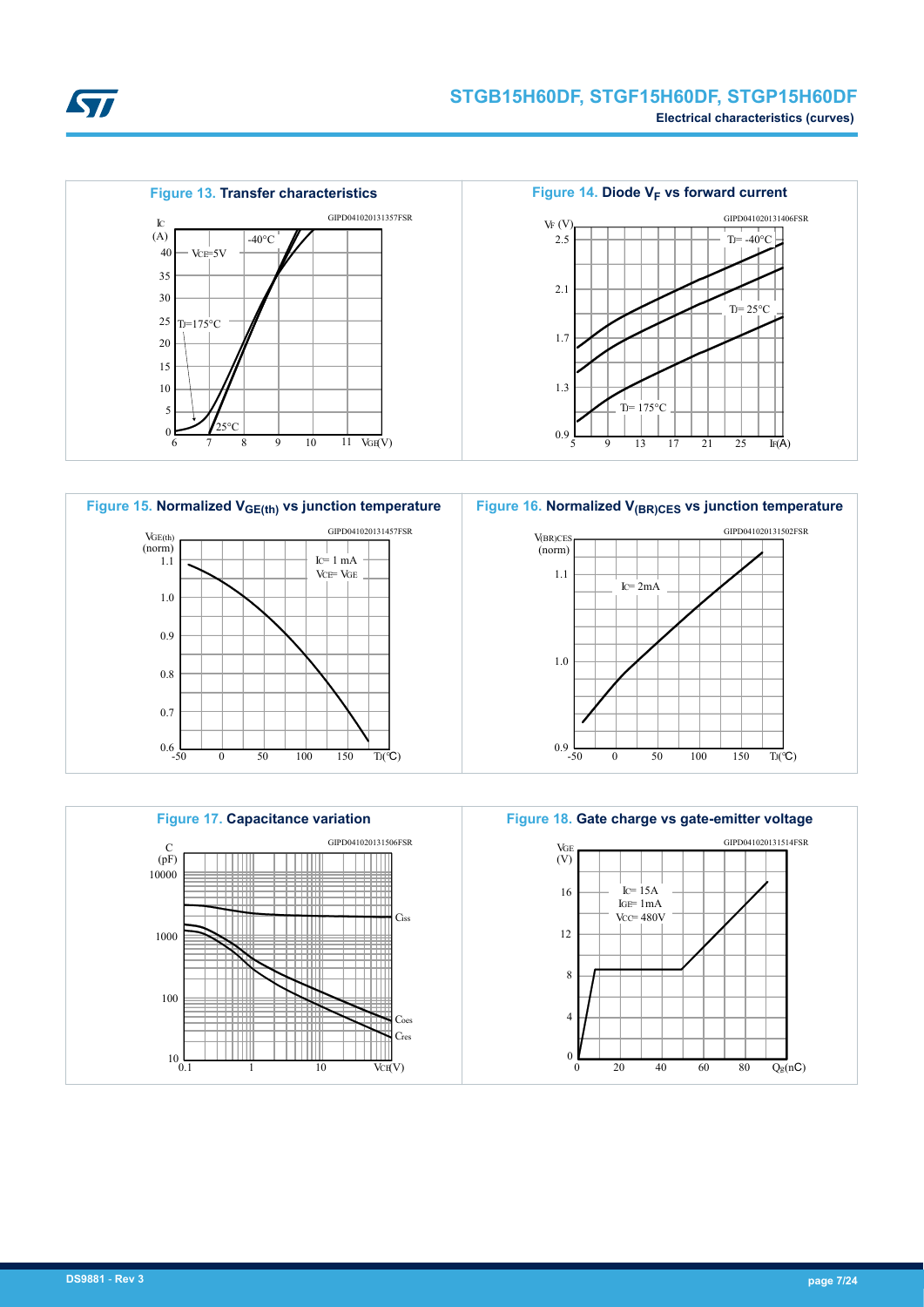





20 150 250 350 70 120 170 EOFF RG=  $10Ω$ , IC= 15A 220 270 320 370





**Figure 22. Switching energy vs collector-emitter voltage**

 $T = 175^{\circ}$ C, VGE= 15V

E

 $(\mu J)$ 

 $RG(\Omega)$ 

GIPD041020131542FSR

 $\overline{\text{VCH}}(V)$ 

450

**EON** 

32 42



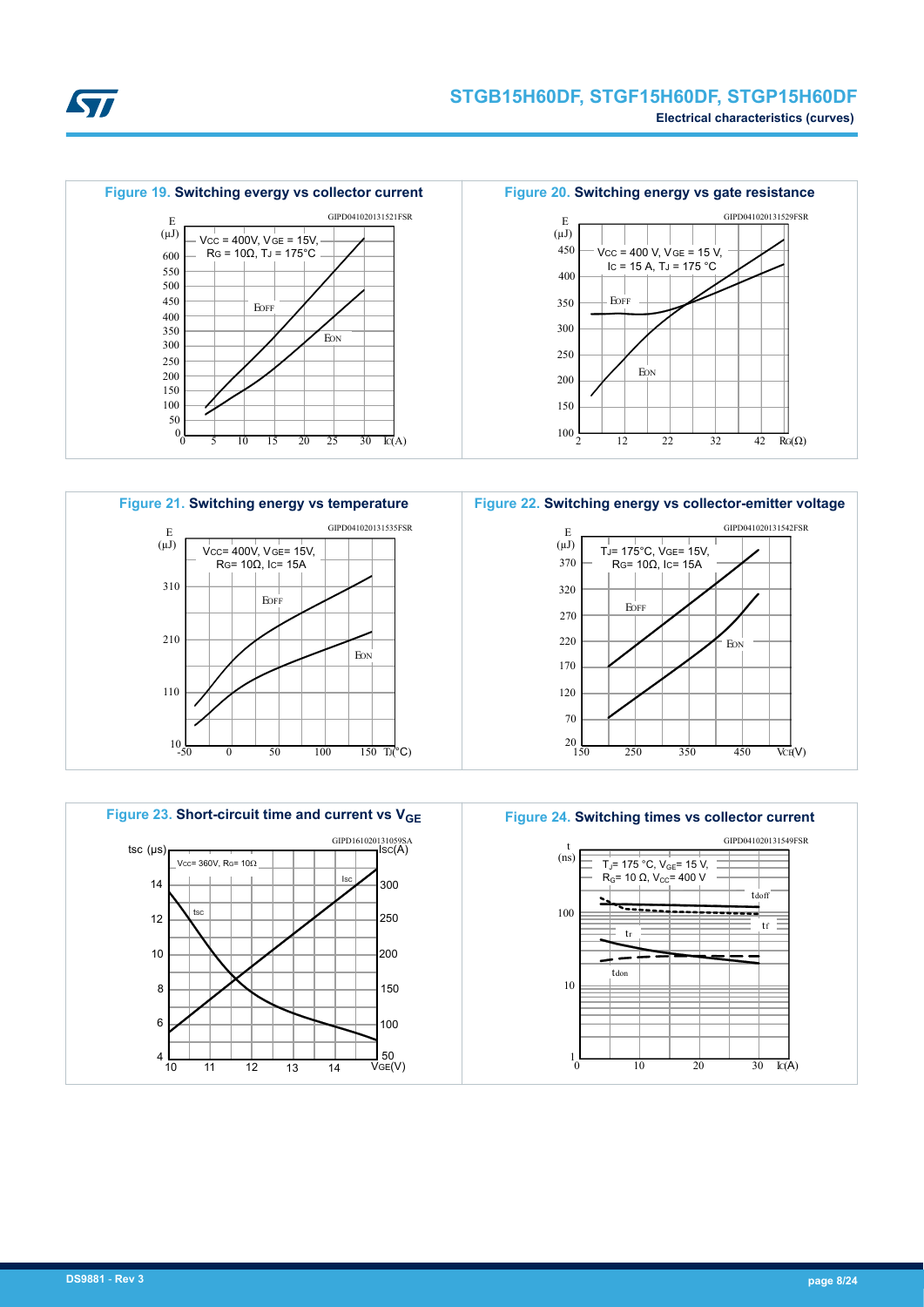





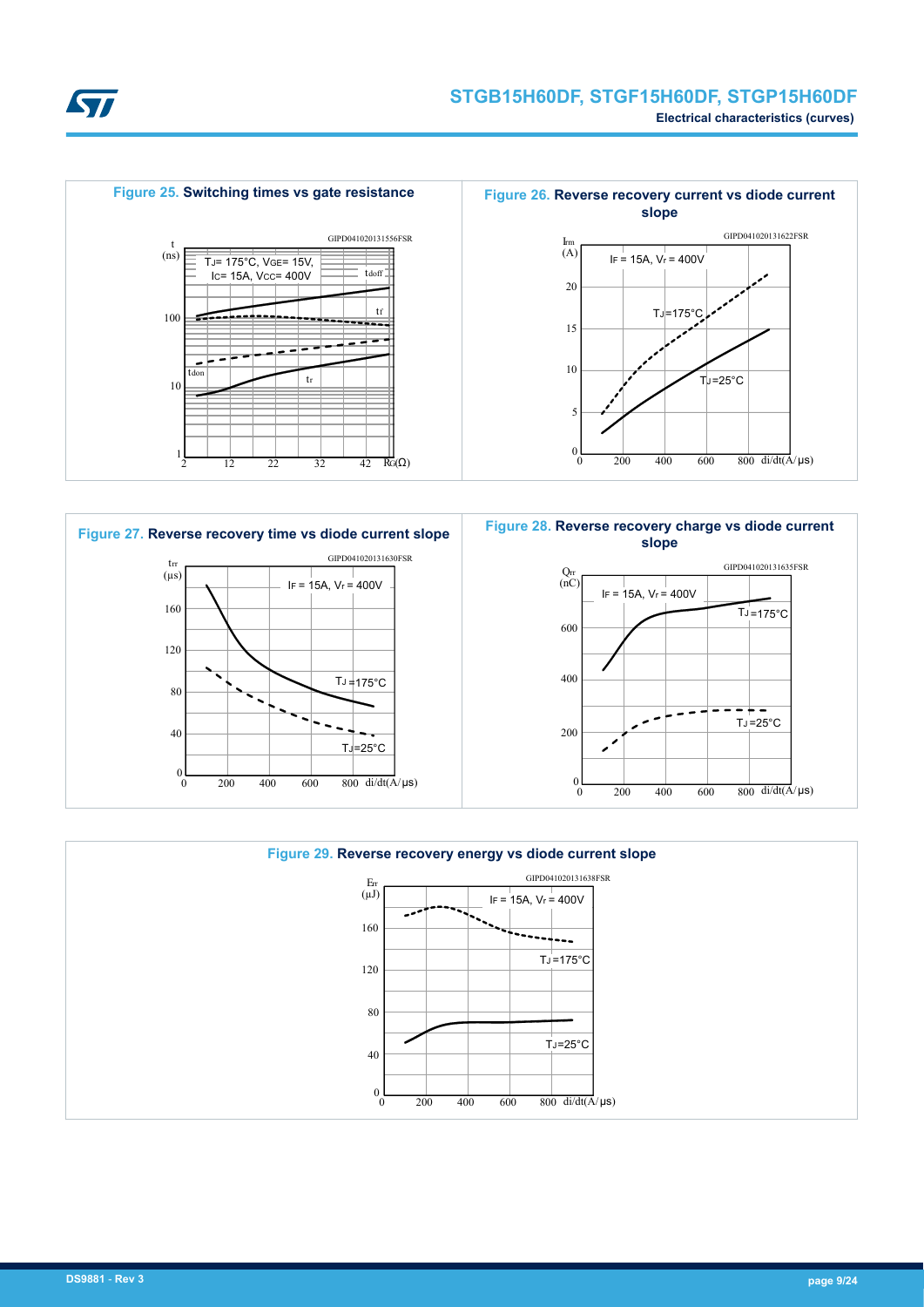





ST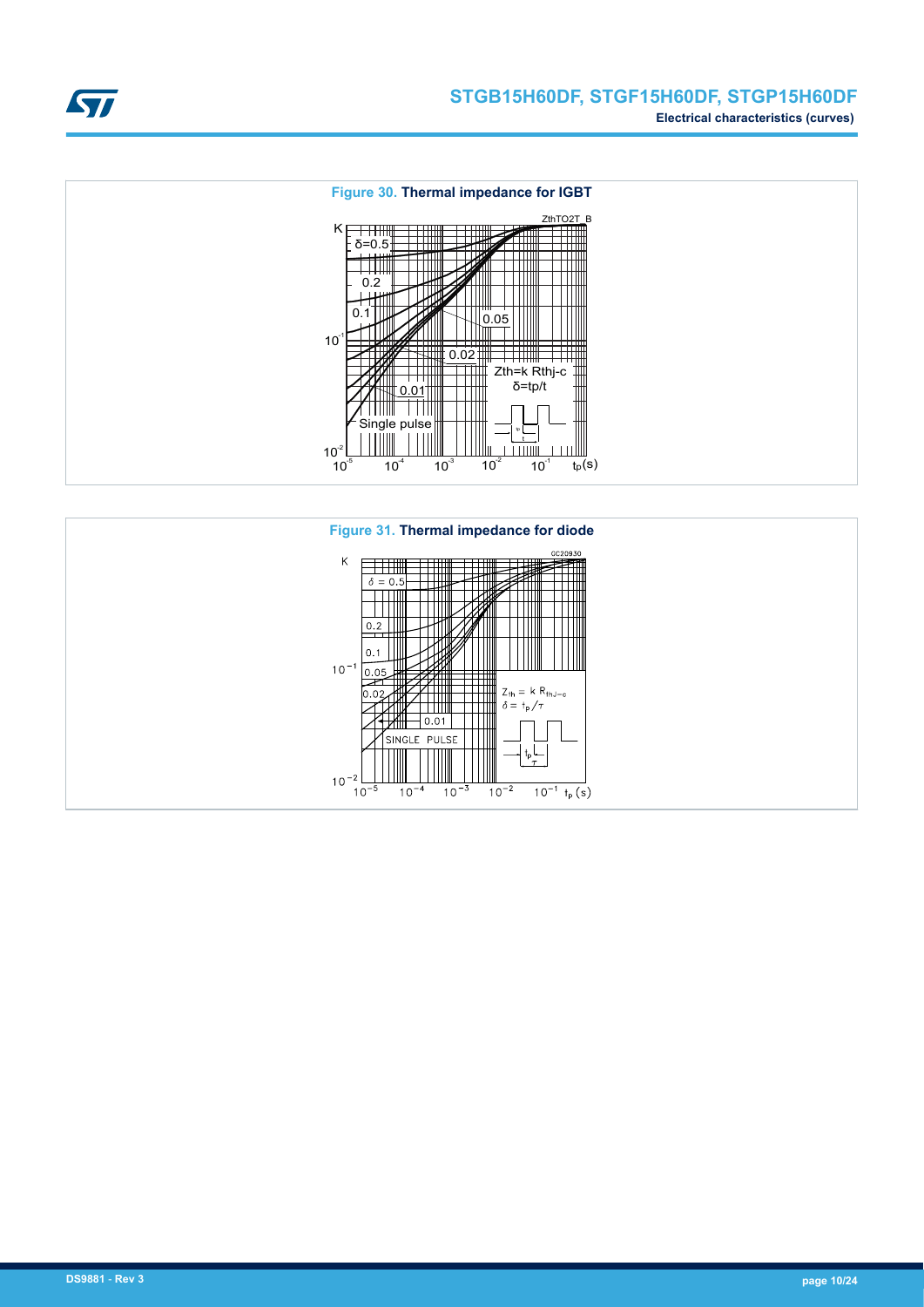<span id="page-10-0"></span>

## **3 Test circuits**



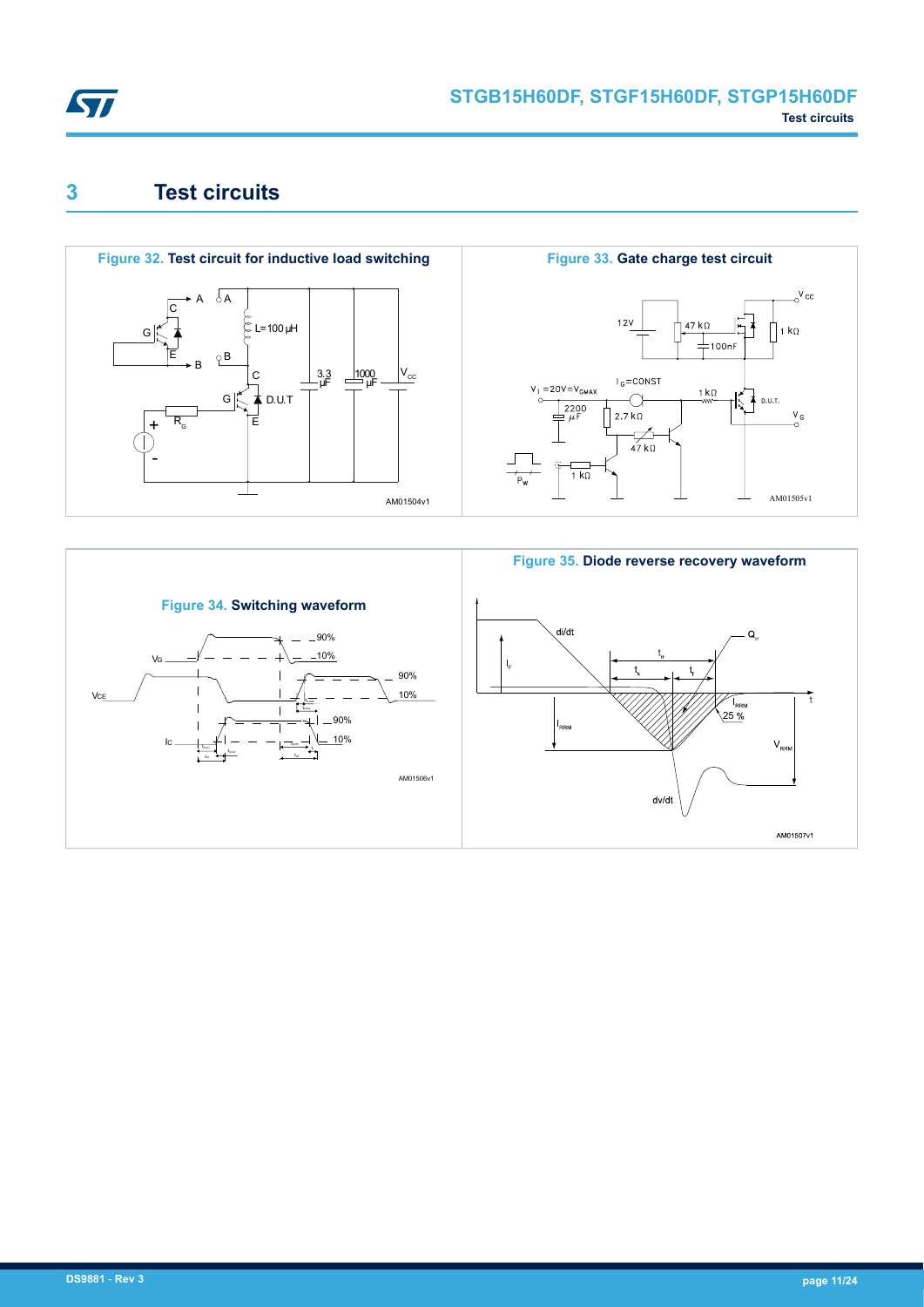<span id="page-11-0"></span>

## **4 Package information**

In order to meet environmental requirements, ST offers these devices in different grades of [ECOPACK](https://www.st.com/ecopack) packages, depending on their level of environmental compliance. ECOPACK specifications, grade definitions and product status are available at: [www.st.com.](http://www.st.com) ECOPACK is an ST trademark.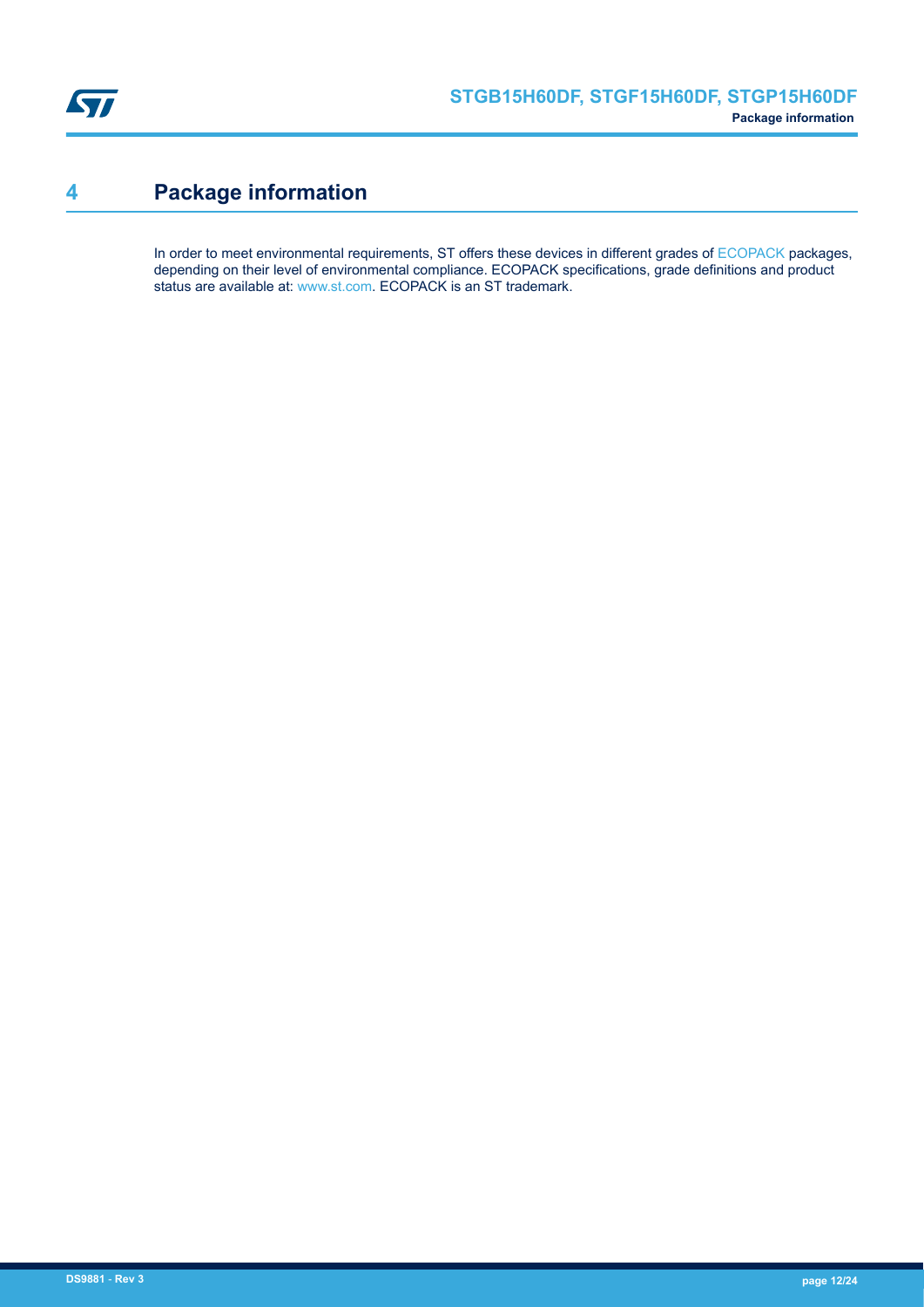

### **4.1 D²PAK (TO-263) type A2 package information**

**Figure 36. D²PAK (TO-263) type A2 package outline**



0079457\_A2\_25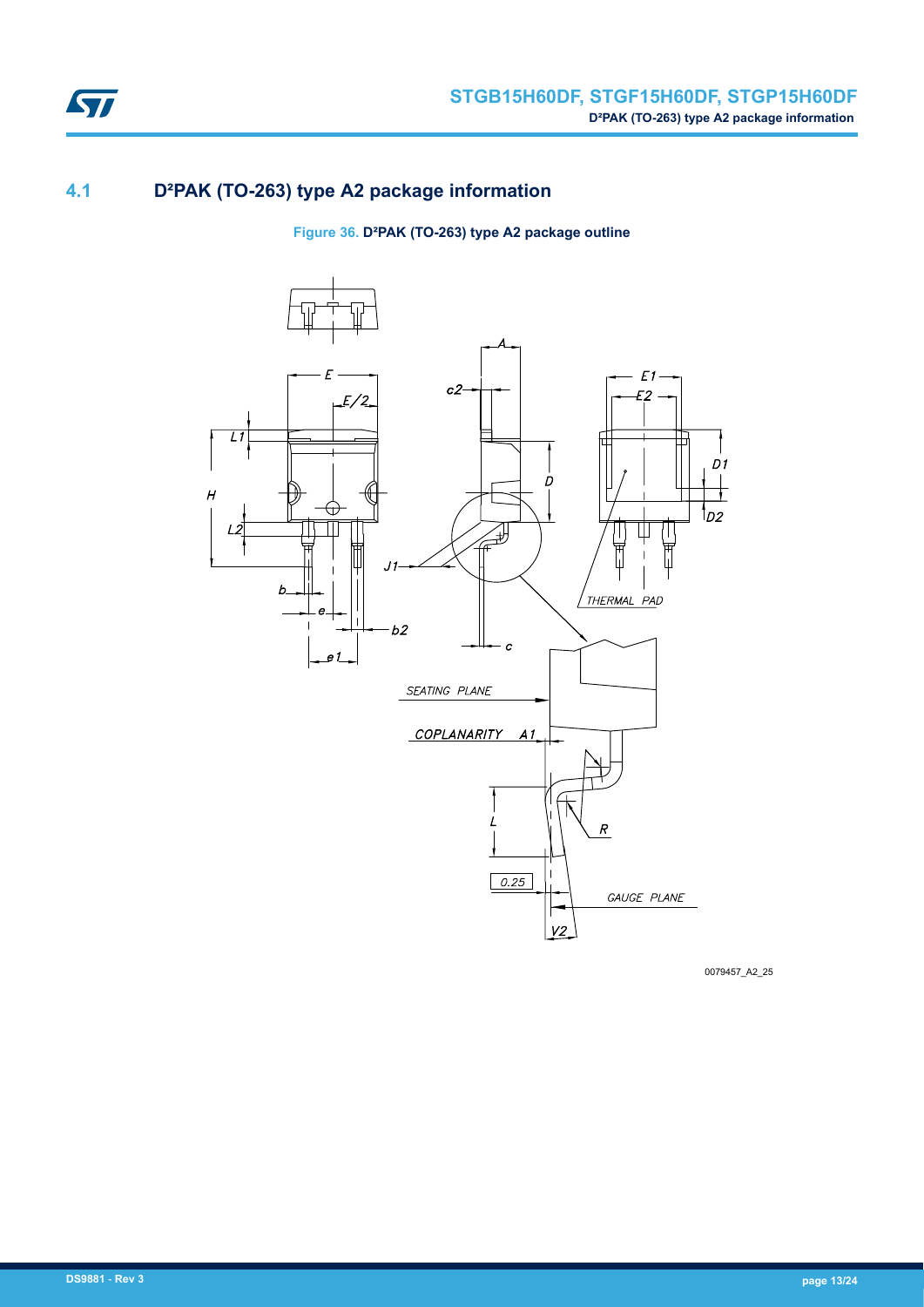<span id="page-13-0"></span>

| Dim.                              | $\mathop{\text{mm}}\nolimits$ |      |             |  |  |  |
|-----------------------------------|-------------------------------|------|-------------|--|--|--|
|                                   | Min.                          | Typ. | Max.        |  |  |  |
| $\boldsymbol{\mathsf{A}}$         | 4.40                          |      | 4.60        |  |  |  |
| A1                                | 0.03                          |      | 0.23        |  |  |  |
| $\mathsf b$                       | 0.70                          |      | 0.93        |  |  |  |
| b2                                | 1.14                          |      | 1.70        |  |  |  |
| $\mathbf{C}$                      | 0.45                          |      | 0.60        |  |  |  |
| c2                                | 1.23                          |      | 1.36        |  |  |  |
| $\mathsf D$                       | 8.95                          |      | 9.35        |  |  |  |
| D <sub>1</sub>                    | 7.50                          | 7.75 | 8.00        |  |  |  |
| D <sub>2</sub>                    | 1.10                          | 1.30 | 1.50        |  |  |  |
| E                                 | 10.00                         |      | 10.40       |  |  |  |
| E <sub>1</sub>                    | 8.70                          | 8.90 | 9.10        |  |  |  |
| E2                                | 7.30                          | 7.50 | 7.70        |  |  |  |
| $\mathsf{e}% _{t}\left( t\right)$ |                               | 2.54 |             |  |  |  |
| e <sub>1</sub>                    | 4.88                          |      | 5.28        |  |  |  |
| $\mathsf H$                       | 15.00                         |      | 15.85       |  |  |  |
| J <sub>1</sub>                    | 2.49                          |      | 2.69        |  |  |  |
| L                                 | 2.29                          |      | 2.79        |  |  |  |
| L1                                | 1.27                          |      | 1.40        |  |  |  |
| L2                                | 1.30                          |      | 1.75        |  |  |  |
| $\mathsf R$                       |                               | 0.40 |             |  |  |  |
| V <sub>2</sub>                    | $0^{\circ}$                   |      | $8^{\circ}$ |  |  |  |

### **Table 8. D²PAK (TO-263) type A2 package mechanical data**

### **Figure 37. D²PAK (TO-263) recommended footprint (dimensions are in mm)**

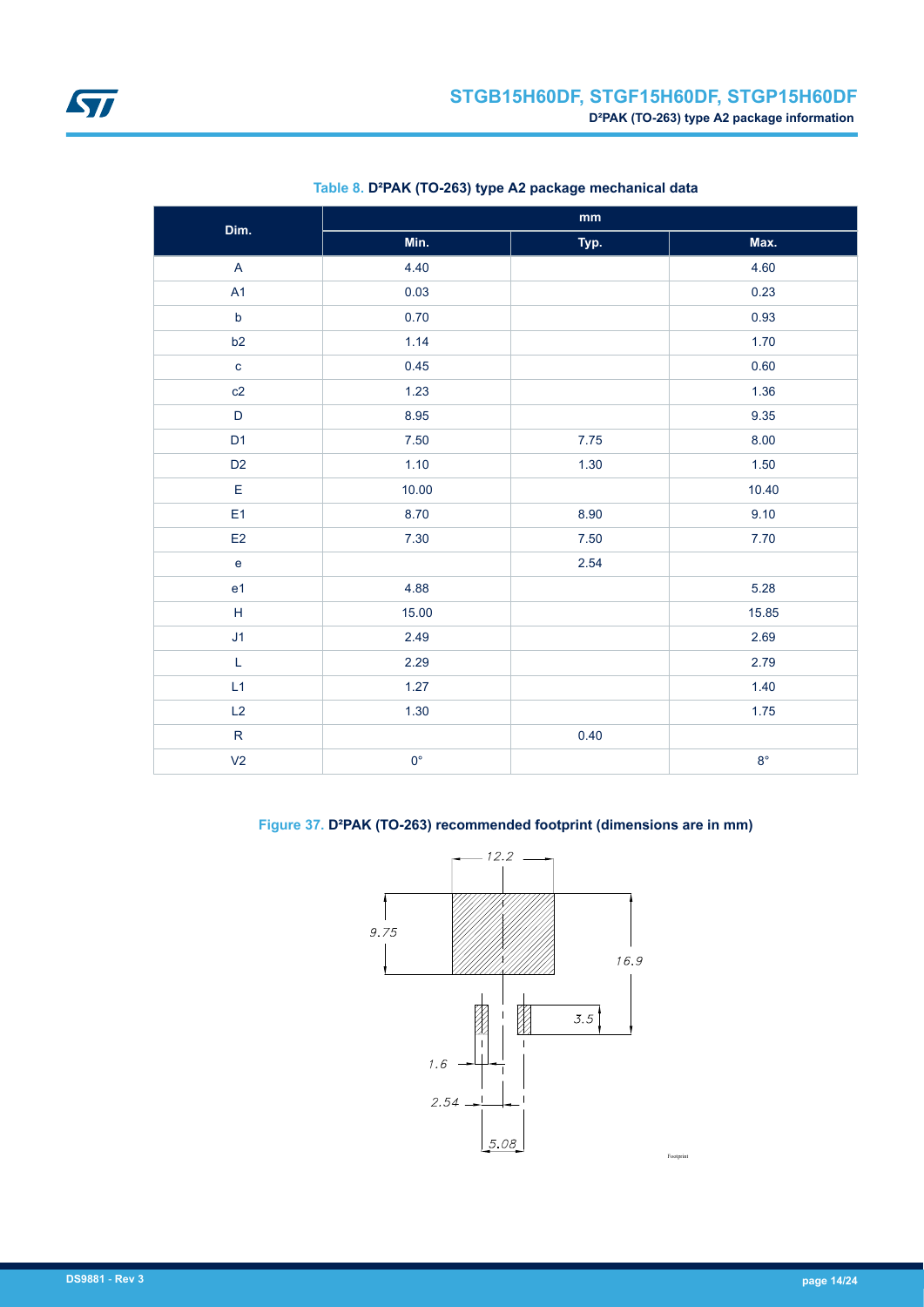

### **4.2 D²PAK packing information**





AM08852v1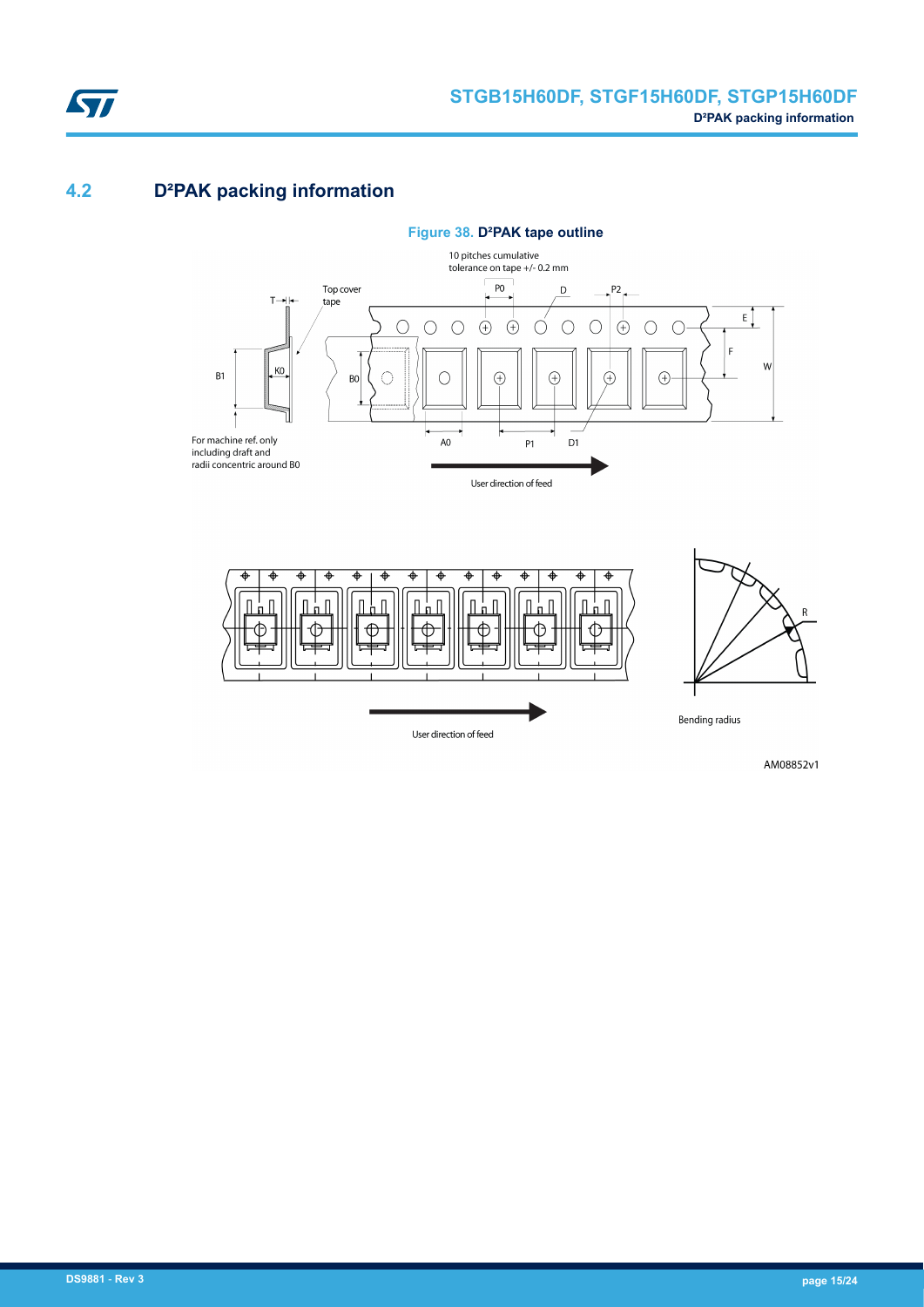<span id="page-15-0"></span>

**Figure 39. D²PAK reel outline**



AM06038v1

|  |  |  | Table 9. D <sup>2</sup> PAK tape and reel mechanical data |  |
|--|--|--|-----------------------------------------------------------|--|
|--|--|--|-----------------------------------------------------------|--|

| <b>Tape</b>    |      | Reel                       |                      |      |      |  |
|----------------|------|----------------------------|----------------------|------|------|--|
| Dim.           |      | $\mathop{\rm mm}\nolimits$ | Dim.                 | mm   |      |  |
|                | Min. | Max.                       |                      | Min. | Max. |  |
| A <sub>0</sub> | 10.5 | 10.7                       | A                    |      | 330  |  |
| <b>B0</b>      | 15.7 | 15.9                       | $\sf B$              | 1.5  |      |  |
| D              | 1.5  | 1.6                        | $\mathsf C$          | 12.8 | 13.2 |  |
| D <sub>1</sub> | 1.59 | 1.61                       | $\mathsf{D}%$        | 20.2 |      |  |
| E              | 1.65 | 1.85                       | G                    | 24.4 | 26.4 |  |
| F              | 11.4 | 11.6                       | ${\sf N}$            | 100  |      |  |
| K <sub>0</sub> | 4.8  | 5.0                        | T                    |      | 30.4 |  |
| P <sub>0</sub> | 3.9  | 4.1                        |                      |      |      |  |
| P <sub>1</sub> | 11.9 | 12.1                       | <b>Base quantity</b> |      | 1000 |  |
| P <sub>2</sub> | 1.9  | 2.1                        | <b>Bulk quantity</b> |      | 1000 |  |
| ${\sf R}$      | 50   |                            |                      |      |      |  |
| T              | 0.25 | 0.35                       |                      |      |      |  |
| W              | 23.7 | 24.3                       |                      |      |      |  |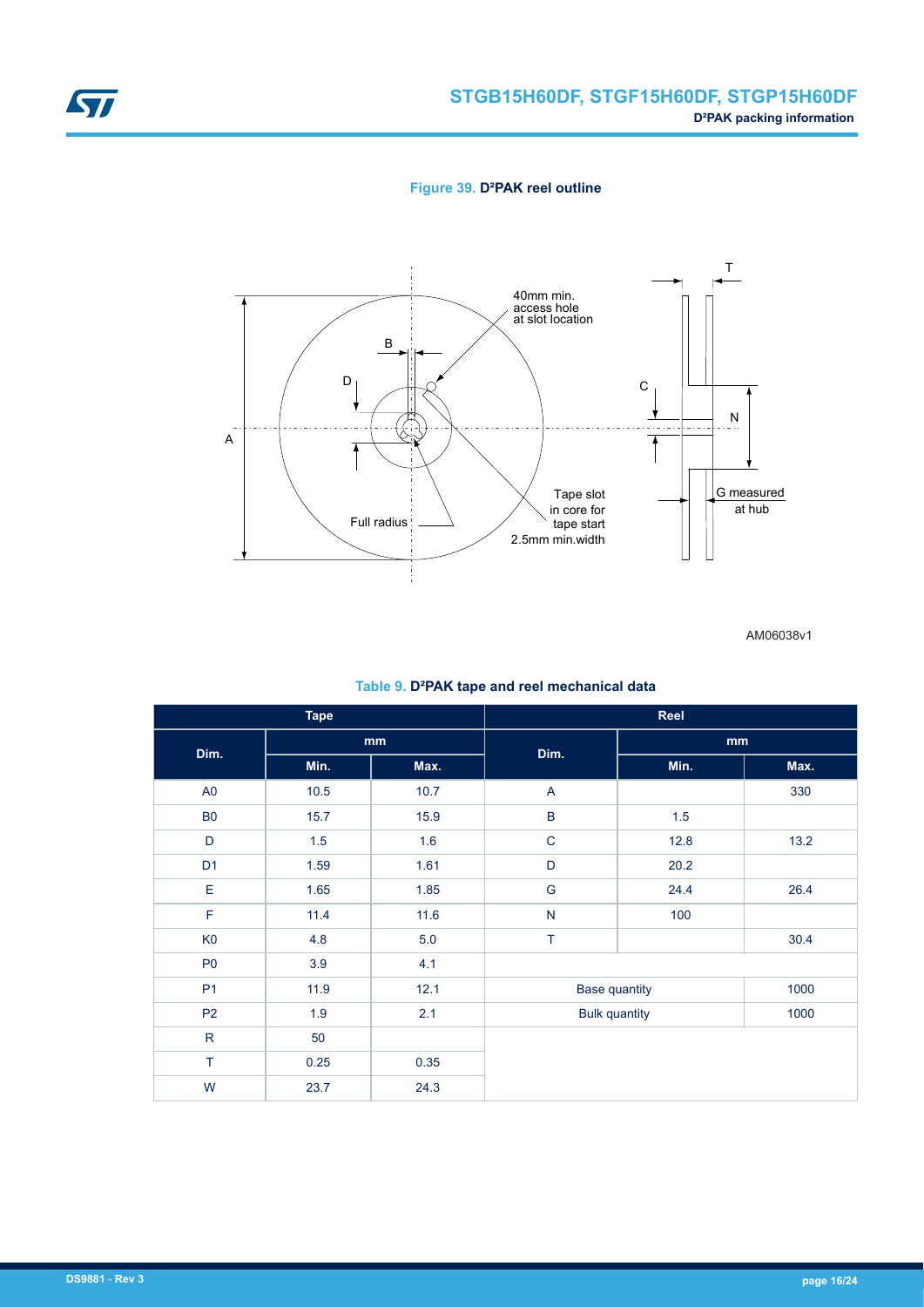

### **4.3 TO-220FP package information**

ST

**Figure 40. TO-220FP package outline**



7012510\_Rev\_12\_B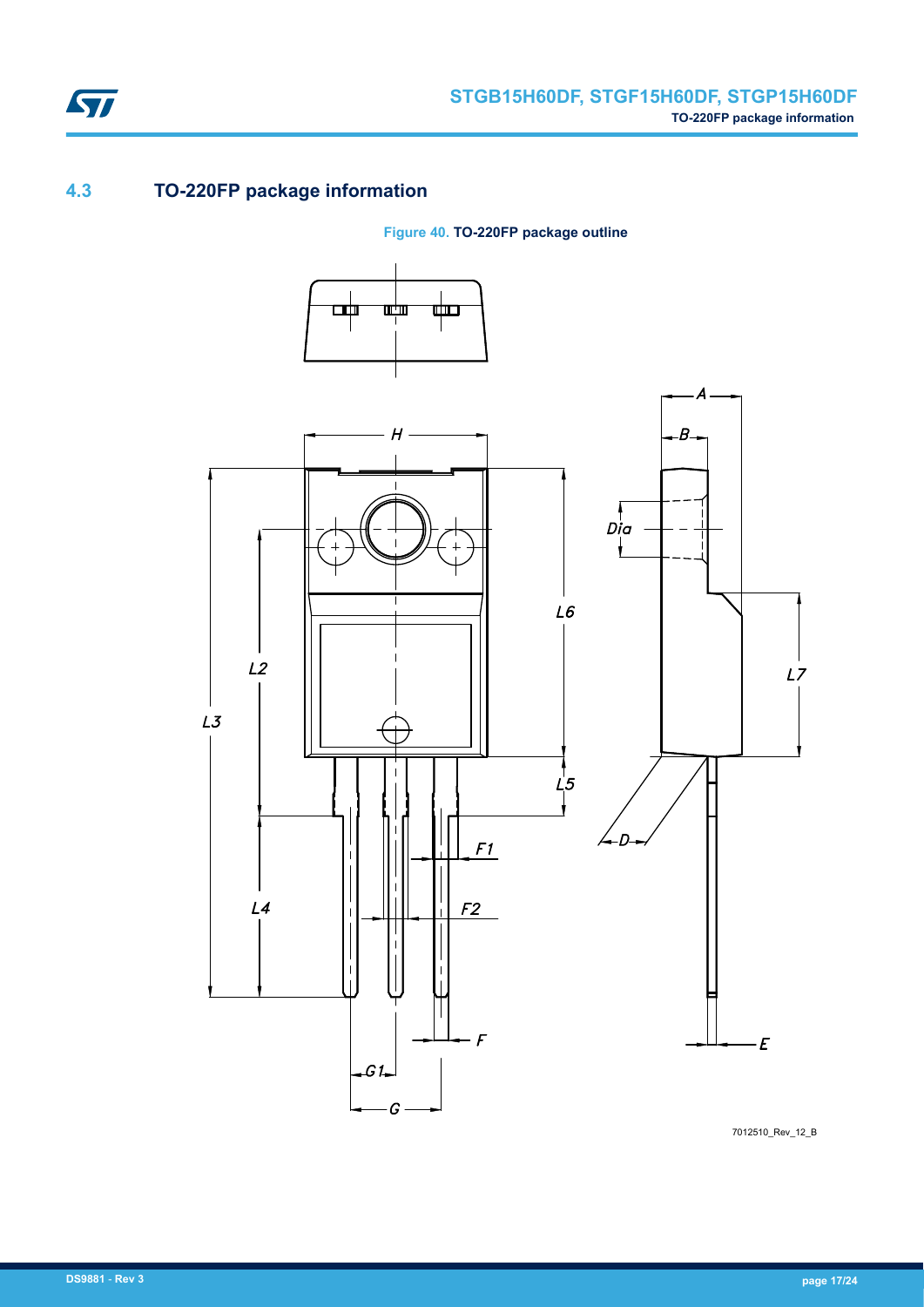<span id="page-17-0"></span>

| Dim.           | $\mathop{\bf mm}\nolimits$ |      |              |
|----------------|----------------------------|------|--------------|
|                | Min.                       | Typ. | Max.         |
| $\mathsf{A}$   | 4.4                        |      | 4.6          |
| $\sf B$        | 2.5<br>$2.5\,$<br>0.45     |      | 2.7          |
| $\mathsf D$    |                            |      | 2.75         |
| E              |                            |      | 0.7          |
| F              | 0.75                       |      | $\mathbf{1}$ |
| F1             | 1.15                       |      | 1.70         |
| F2             | 1.15                       |      | 1.70         |
| ${\mathsf G}$  | 4.95                       |      | $5.2\,$      |
| G <sub>1</sub> | 2.4                        |      | 2.7          |
| $\mathsf H$    | 10                         |      | 10.4         |
| L2             |                            | 16   |              |
| L3             | 28.6                       |      | $30.6$       |
| L4             | 9.8                        |      | 10.6         |
| L5             | 2.9                        |      | 3.6          |
| L6             | 15.9                       |      | 16.4         |
| L7             | $\boldsymbol{9}$           |      | 9.3          |
| Dia            | $\mathbf{3}$               |      | 3.2          |

### **Table 10. TO-220FP package mechanical data**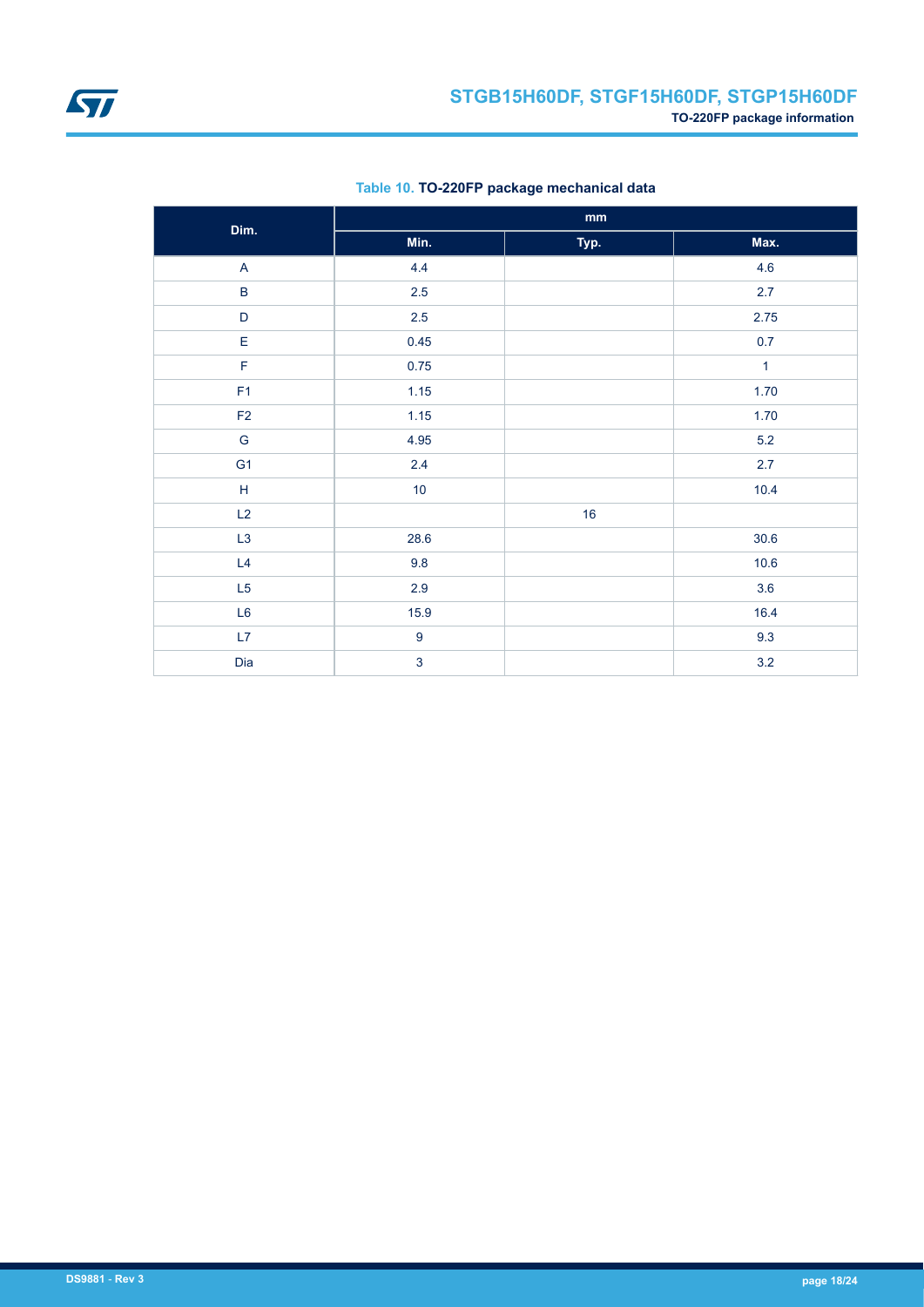

### **4.4 TO-220 type A package information**

**Figure 41. TO-220 type A package outline**





0015988\_typeA\_Rev\_22

 $\overline{c}$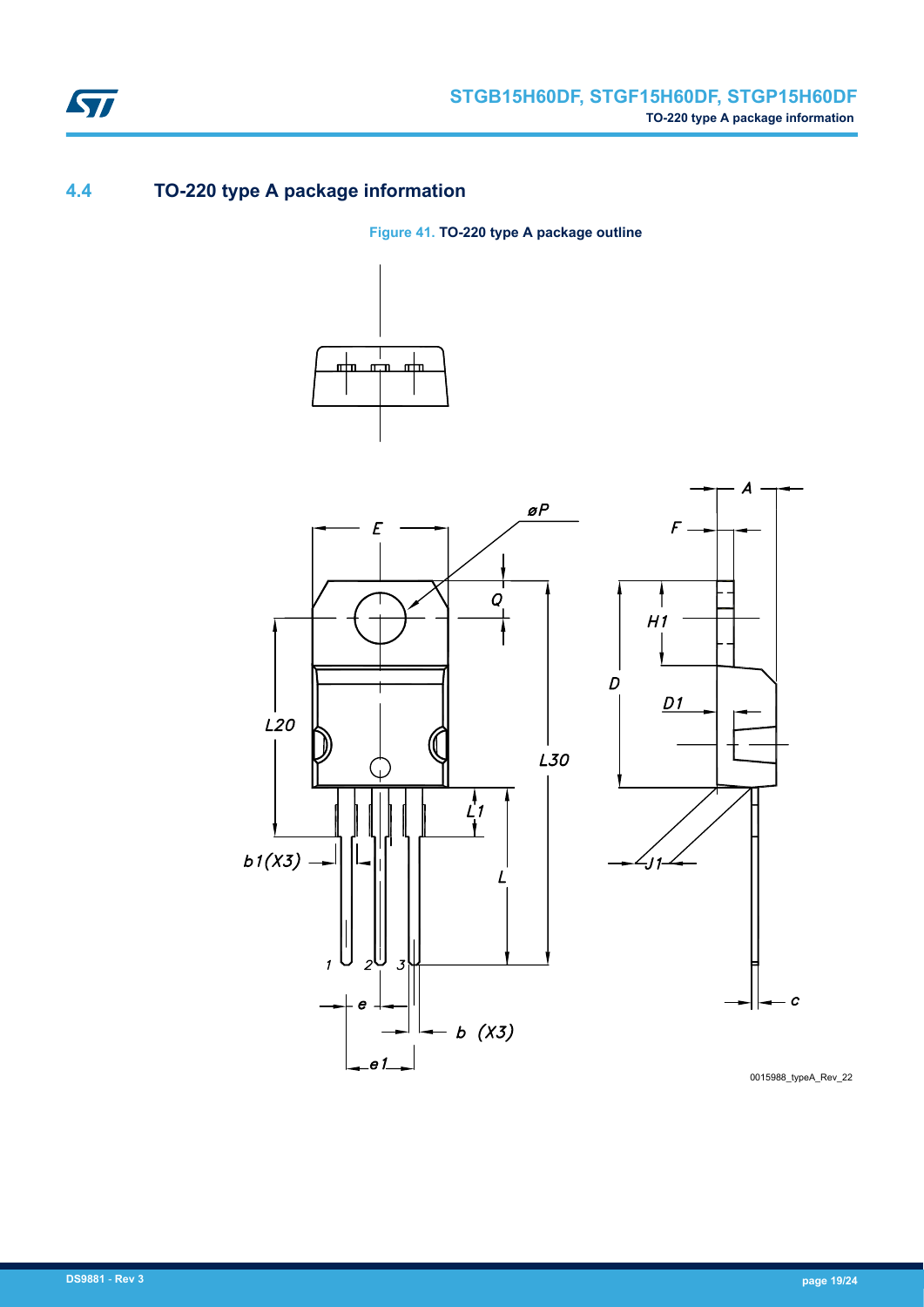

| Dim.                              | $\mathbf{mm}$ |       |       |
|-----------------------------------|---------------|-------|-------|
|                                   | Min.          | Typ.  | Max.  |
| $\overline{\mathsf{A}}$           | 4.40          |       | 4.60  |
| $\mathsf b$                       | 0.61          |       | 0.88  |
| b1                                | 1.14          |       | 1.55  |
| $\mathbf c$                       | 0.48          |       | 0.70  |
| $\mathsf D$                       | 15.25         |       | 15.75 |
| D <sub>1</sub>                    |               | 1.27  |       |
| $\mathsf E$                       | 10.00         |       | 10.40 |
| $\mathsf{e}% _{t}\left( t\right)$ | 2.40          |       | 2.70  |
| e <sub>1</sub>                    | 4.95          |       | 5.15  |
| $\mathsf F$                       | 1.23          |       | 1.32  |
| H1                                | 6.20          |       | 6.60  |
| J1                                | 2.40          |       | 2.72  |
| $\mathsf L$                       | 13.00         |       | 14.00 |
| L1                                | 3.50          |       | 3.93  |
| L20                               |               | 16.40 |       |
| L30                               |               | 28.90 |       |
| øΡ                                | 3.75          |       | 3.85  |
| ${\sf Q}$                         | 2.65          |       | 2.95  |

### **Table 11. TO-220 type A package mechanical data**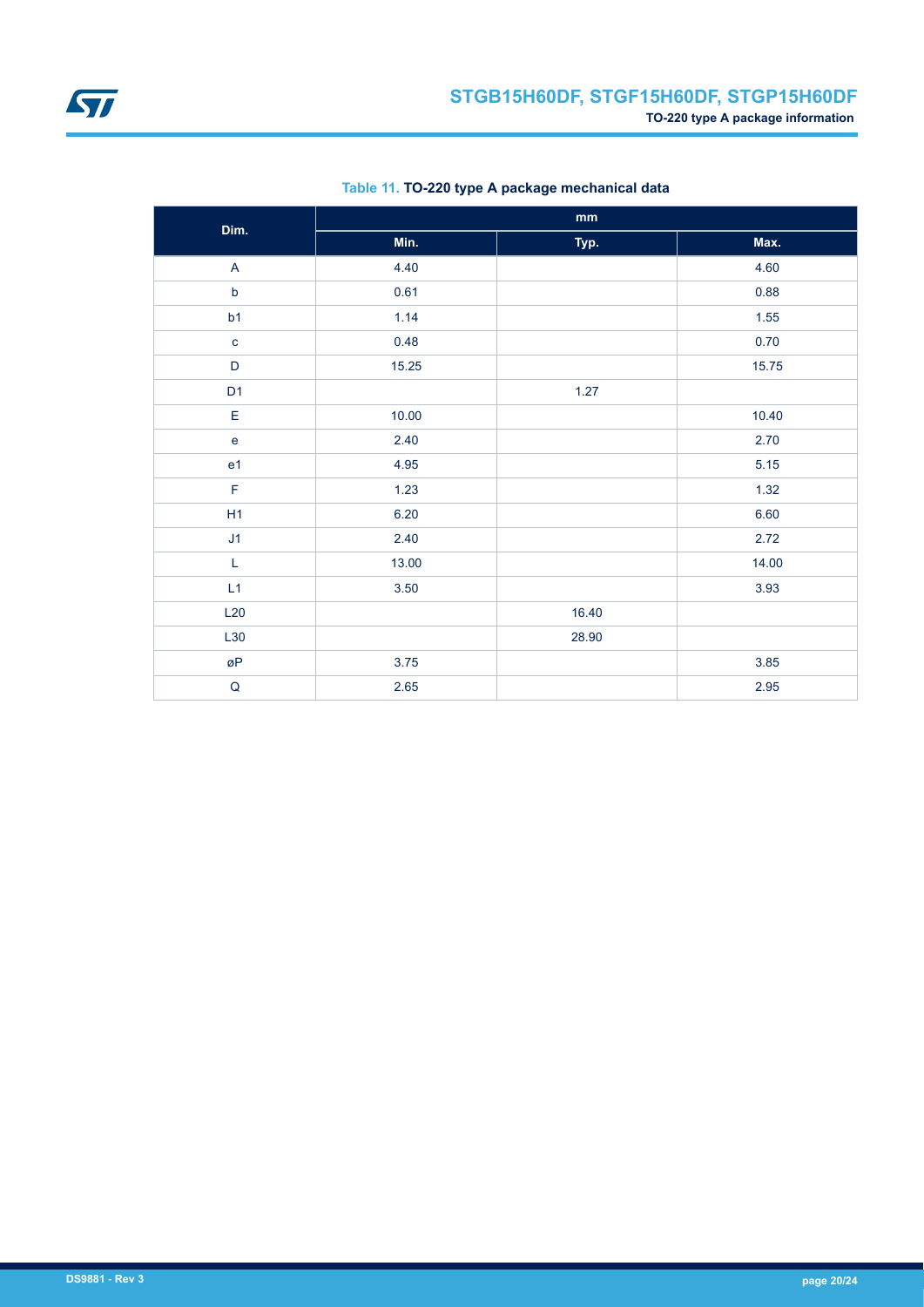<span id="page-20-0"></span>

# **5 Ordering information**

| Table 12. Order codes |  |  |
|-----------------------|--|--|
|-----------------------|--|--|

| Order code  | <b>Marking</b> | Package         | Packing       |
|-------------|----------------|-----------------|---------------|
| STGB15H60DF | GB15H60DF      | $D^2$ PAK       | Tape and reel |
| STGF15H60DF | GF15H60DF      | <b>TO-220FP</b> | Tube          |
| STGP15H60DF | GP15H60DF      | TO-220          |               |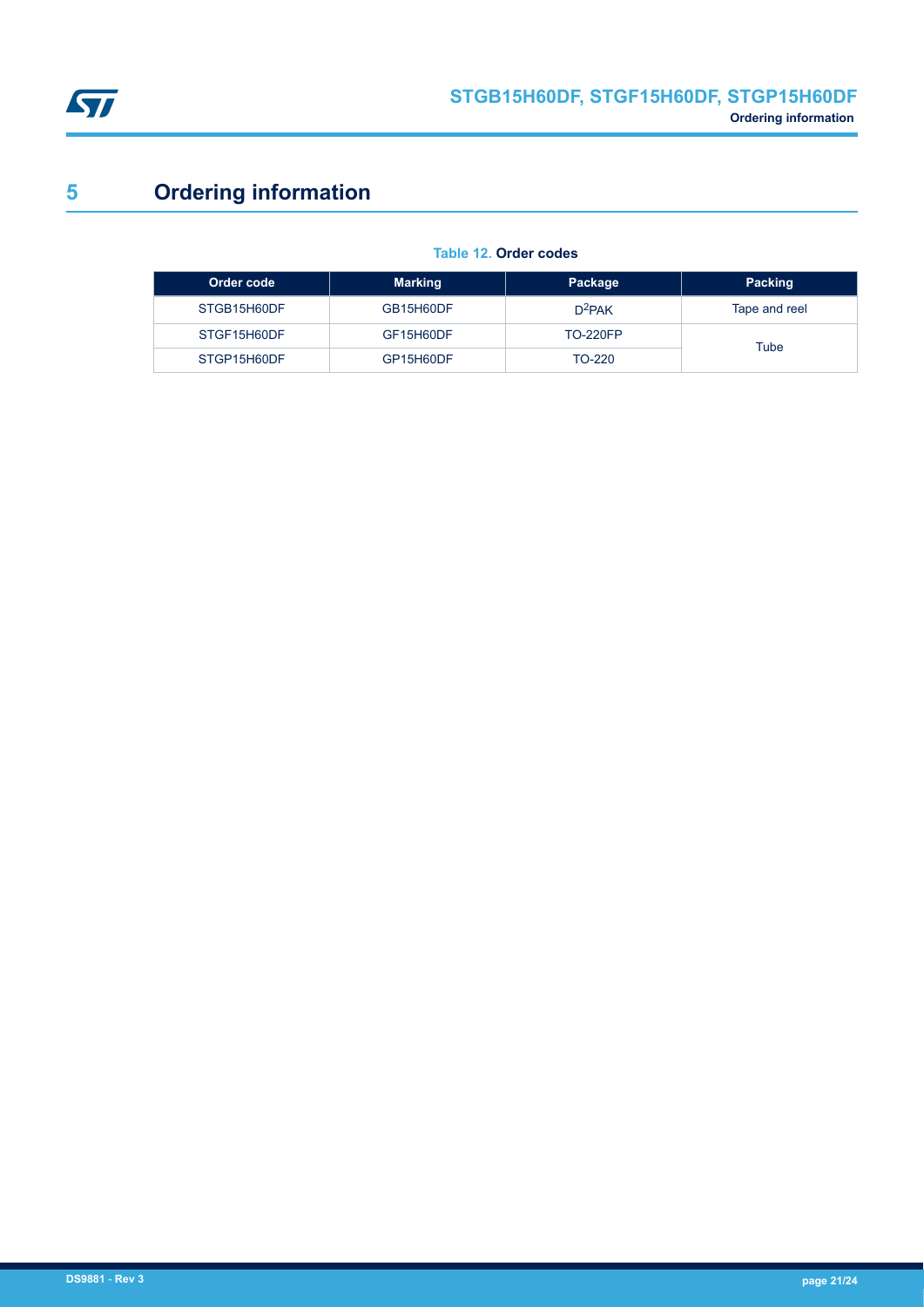<span id="page-21-0"></span>

### **Revision history**

#### **Table 13. Document revision history**

| <b>Date</b> | Version | <b>Changes</b>                                                                                                                                  |
|-------------|---------|-------------------------------------------------------------------------------------------------------------------------------------------------|
| 12-Aug-2013 |         | Initial release.                                                                                                                                |
| 17-Oct-2013 | 2       | Document status promoted form preliminary to production data.<br>Added Section 2.1: Electrical characteristics (curves).<br>Minor text changes. |
| 09-Apr-2019 | 3       | Updated applications and description on cover page.<br><b>Updated Section 4 Package information.</b><br>Minor text changes.                     |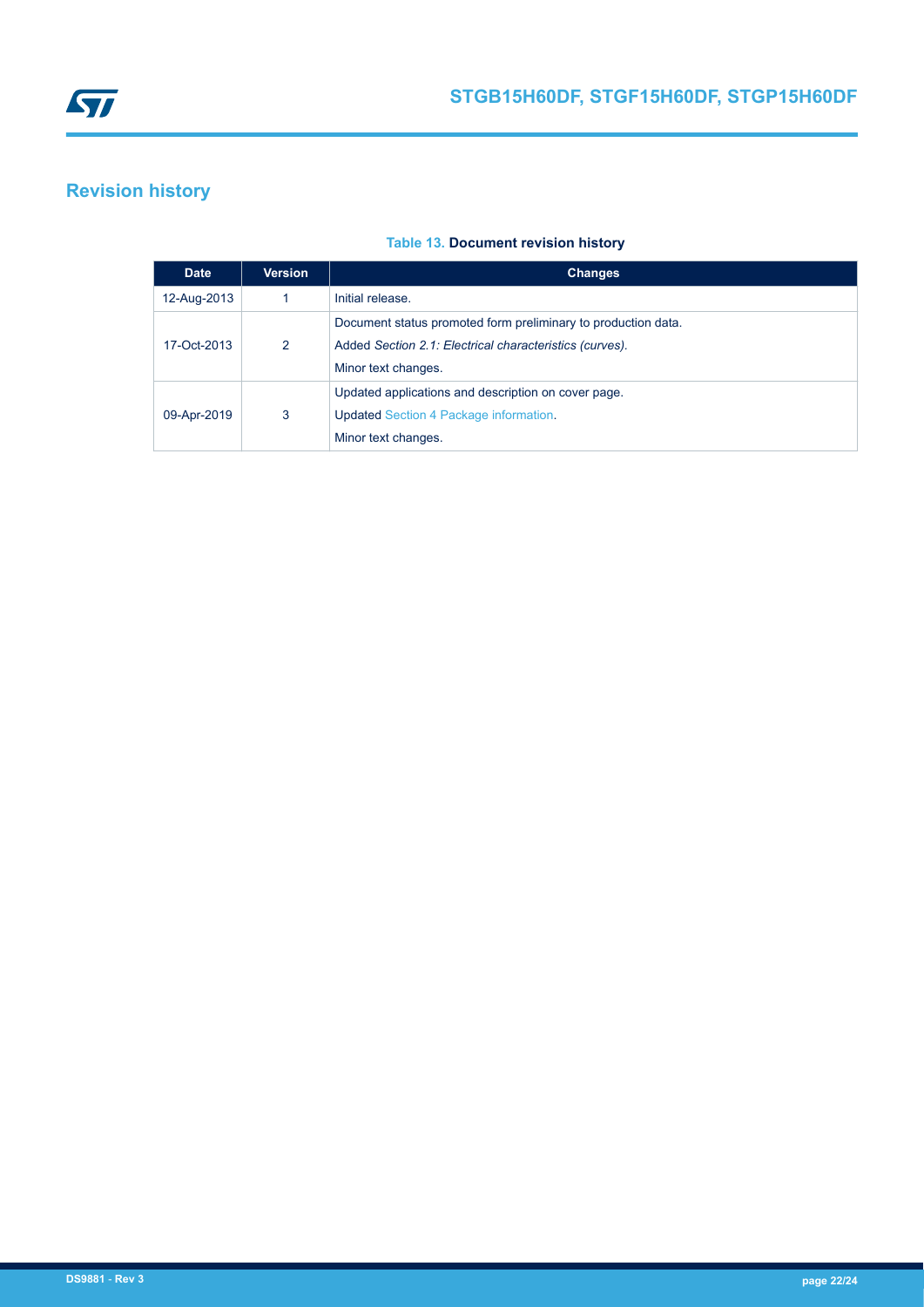

## **Contents**

| $\mathbf{1}$            |     |  |  |  |
|-------------------------|-----|--|--|--|
| 2 <sup>1</sup>          |     |  |  |  |
|                         |     |  |  |  |
| $\mathbf{3}$            |     |  |  |  |
| $\overline{\mathbf{4}}$ |     |  |  |  |
|                         | 4.1 |  |  |  |
|                         | 4.2 |  |  |  |
|                         | 4.3 |  |  |  |
|                         | 4.4 |  |  |  |
| 5                       |     |  |  |  |
|                         |     |  |  |  |